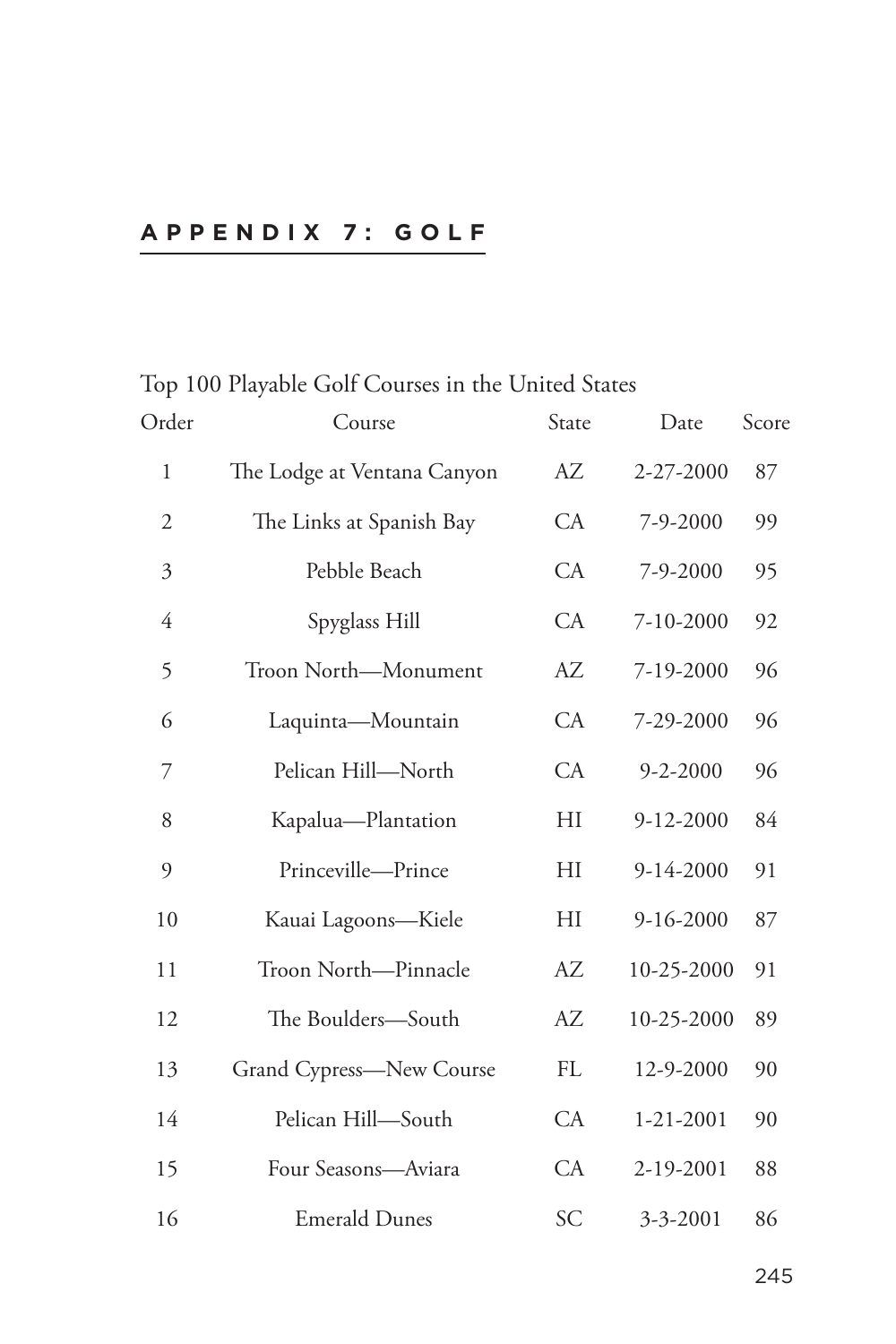| 17 | Primm Valley-Lakes              | <b>NV</b>  | 3-17-2001       | 96  |
|----|---------------------------------|------------|-----------------|-----|
| 18 | Nemacolin Woodlands-Mystic Rock | PA         | $4 - 1 - 2001$  | 86  |
| 19 | Torrey Pines-South              | CA         | 5-29-2001       | 93  |
| 20 | Legend Trail                    | AZ         | $6 - 29 - 2001$ | 89  |
| 21 | Grayhawk-Raptor                 | AZ         | 6-30-2001       | 101 |
| 22 | The Westin-Innisbrook           | FL         | 7-29-2001       | 89  |
| 23 | The Challenge at Manele         | HI         | 10-8-2001       | 87  |
| 24 | The Koolau                      | HI         | 10-12-2001      | 88  |
| 25 | Fowler's Mill                   | OH         | $6 - 16 - 2002$ | 83  |
| 26 | Treetops Sylvan-Rick Smith      | MI         | 7-11-2002       | 91  |
| 27 | Treetops Sylvan-Tom Fazio       | MI         | 7-11-2002       | 91  |
| 28 | Bay Harbor                      | MI         | 7-12-2002       | 88  |
| 29 | Boyne Highlands-Heather         | MI         | 7-13-2002       | 95  |
| 30 | Pasatiempo                      | CA         | 9-13-2002       | 91  |
| 31 | The Raven-Sabino Springs        | AZ         | 11-24-2002      | 91  |
| 32 | World Woods-Rolling Oaks        | FL         | 2-2-2003        | 97  |
| 33 | World Woods-Pine Barrens        | ${\rm FL}$ | 2-2-2003        | 91  |
| 34 | PGA West-TPC Stadium            | CA         | 2-24-2003       | 96  |
| 35 | Shadow Creek                    | NV         | 4-28-2003       | 92  |
| 36 | Wolf Creek                      | NV         | 4-27-2003       | 93  |
| 37 | Pacific Dunes                   | <b>OR</b>  | 5-17-2003       | 85  |
| 38 | <b>Bandon Dunes</b>             | <b>OR</b>  | 5-18-2003       | 91  |
| 39 | Mauna Lani-North                | HI         | 7-4-2003        | 90  |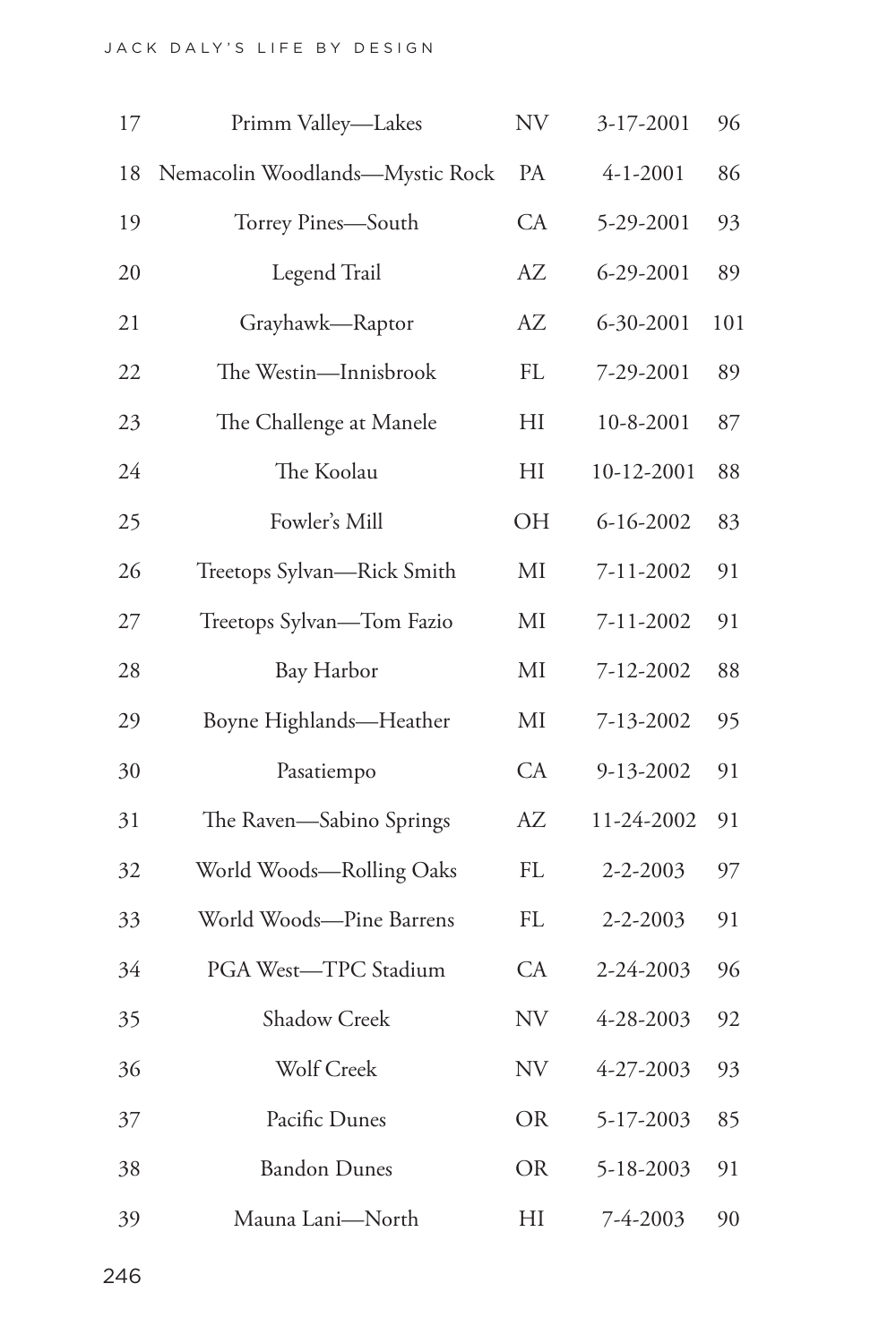| 40 | Mauna Kea-Beach            | HI          | 7-6-2003       | 94 |
|----|----------------------------|-------------|----------------|----|
| 41 | Tullymore                  | МI          | 7-23-2003      | 84 |
| 42 | Pilgrim's Run              | MI          | 7-24-2003      | 85 |
| 43 | <b>High Pointe</b>         | MI          | 7-28-2003      | 92 |
| 44 | Coeur D'Alene              | ID          | 5-29-2004      | 83 |
| 45 | Beechtree                  | MD          | 7-11-2004      | 87 |
| 46 | <b>Bulle Rock</b>          | MD          | 7-11-2004      | 96 |
| 47 | <b>Blue Heron</b>          | NJ          | 7-16-2004      | 91 |
| 48 | $Cog Hill$ $#4$            | IL          | 8-2-2004       | 93 |
| 49 | Kemper Lakes               | IL          | 8-3-2004       | 85 |
| 50 | Castle Pines North         | CO          | 8-15-2004      | 93 |
| 51 | Pine Hill                  | NJ          | 8-27-2004      | 92 |
| 52 | Cantigny-Woodside/Lakeside | $_{\rm IL}$ | 10-8-2004      | 87 |
| 53 | The Glen Club              | IL          | 10-9-2004      | 85 |
| 54 | We-Ko-Pa                   | AZ          | $1 - 7 - 2005$ | 84 |
| 55 | Grayhawk (Talon)           | AZ          | $1 - 8 - 2005$ | 91 |
| 56 | The Experience at Keole    | HI          | $3 - 1 - 2005$ | 84 |
| 57 | Longaberger                | OH          | 4-29-2005      | 89 |
| 58 | Talking Stick (North)      | AZ          | 5-16-2005      | 79 |
| 59 | Edgewood Tahoe             | NV          | 6-24-2005      | 86 |
| 60 | Lost Canyons (Sky)         | CA          | 8-12-2005      | 91 |
| 61 | Whistling Straits          | WI          | $9 - 5 - 2005$ | 97 |
| 62 | Whistling Straits (Irish)  | WI          | $9 - 5 - 2005$ | 94 |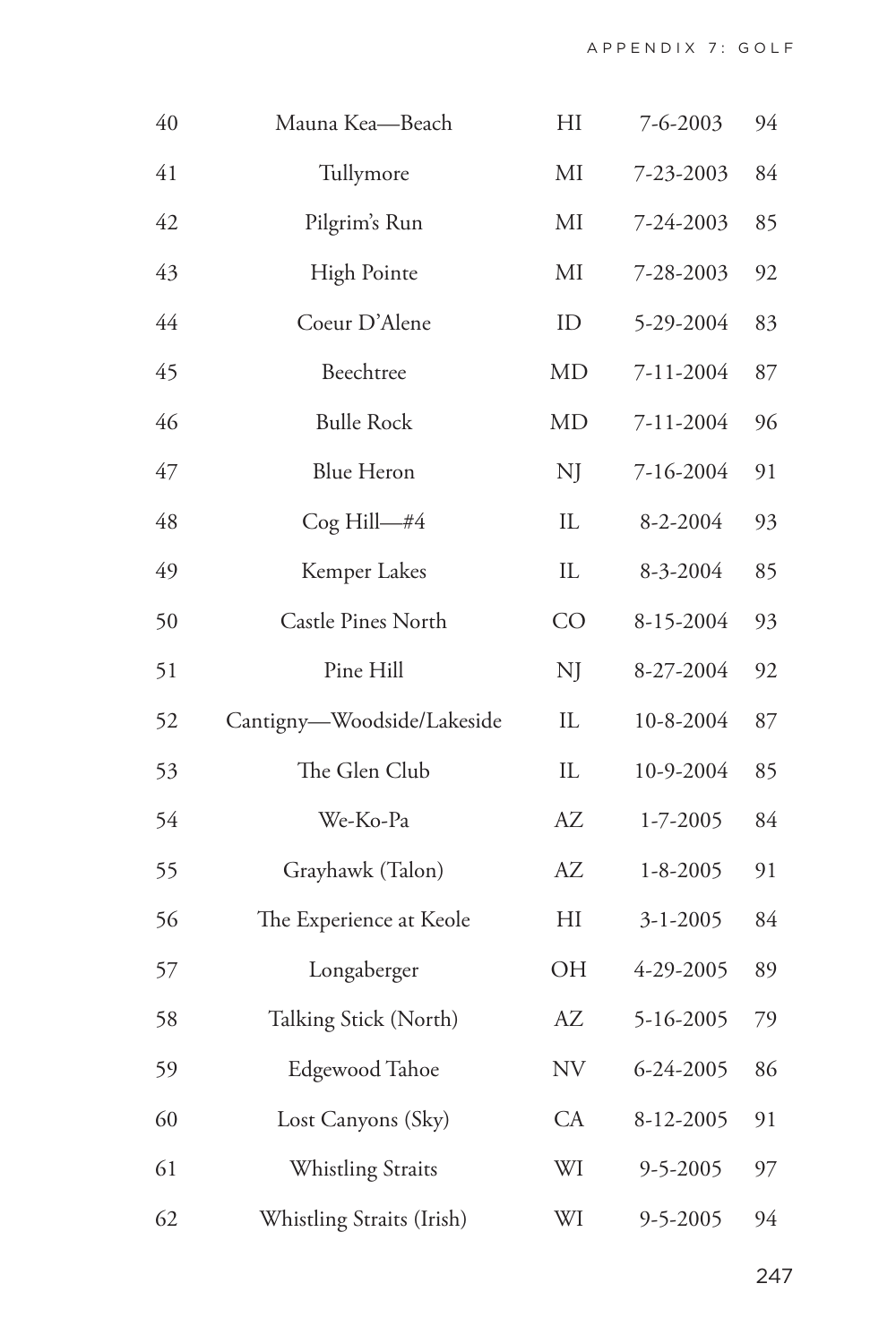| 63 | Blackwolf Run-River         | WI        | $9 - 6 - 2005$  | 102 |
|----|-----------------------------|-----------|-----------------|-----|
| 64 | Blackwolf Run-Meadow Valley | WI        | $9 - 6 - 2005$  | 96  |
| 65 | The Wilds                   | <b>MN</b> | 9-13-2005       | 85  |
| 66 | Deacon's Lodge              | <b>MN</b> | 9-14-2005       | 88  |
| 67 | La Purisma                  | CA        | 11-15-2005      | 87  |
| 68 | Bay Hill                    | <b>FL</b> | 1-7-2006        | 90  |
| 69 | Reflection Bay              | NV        | $1 - 10 - 2006$ | 89  |
| 70 | The Judge                   | AL        | 4-27-2006       | 94  |
| 71 | Lighthouse Sound            | <b>MD</b> | 5-19-2006       | 88  |
| 72 | The General                 | IL        | $6 - 11 - 2006$ | 88  |
| 73 | University Ridge            | WI        | $6 - 12 - 2006$ | 90  |
| 74 | <b>Bandon Trails</b>        | <b>OR</b> | 1-20-2007       | 91  |
| 75 | Rustic Canyon               | CA        | 2-9-2007        | 89  |
| 76 | Pinehurst No. 2             | NC        | $3 - 1 - 2007$  | 93  |
| 77 | The Dunes                   | SC        | 2-17-2008       | 88  |
| 78 | Hapuna                      | HI        | $6 - 1 - 2008$  | 84  |
| 79 | Hualalai                    | HI        | $6 - 3 - 2008$  | 80  |
| 80 | Trump National LA           | CA        | 8-11-2008       | 94  |
| 81 | The Bear                    | MI        | $6 - 21 - 2013$ | 94  |
| 82 | Tobacco Road                | <b>NC</b> | 7-14-2013       | 84  |
| 83 | Old Macdonald               | <b>OR</b> | 8-4-2013        | 101 |
| 84 | Atlantic City Country Club  | NJ        | 7-21-2014       | 91  |
| 85 | Bethpage Black              | NY        | $8 - 1 - 2014$  | 93  |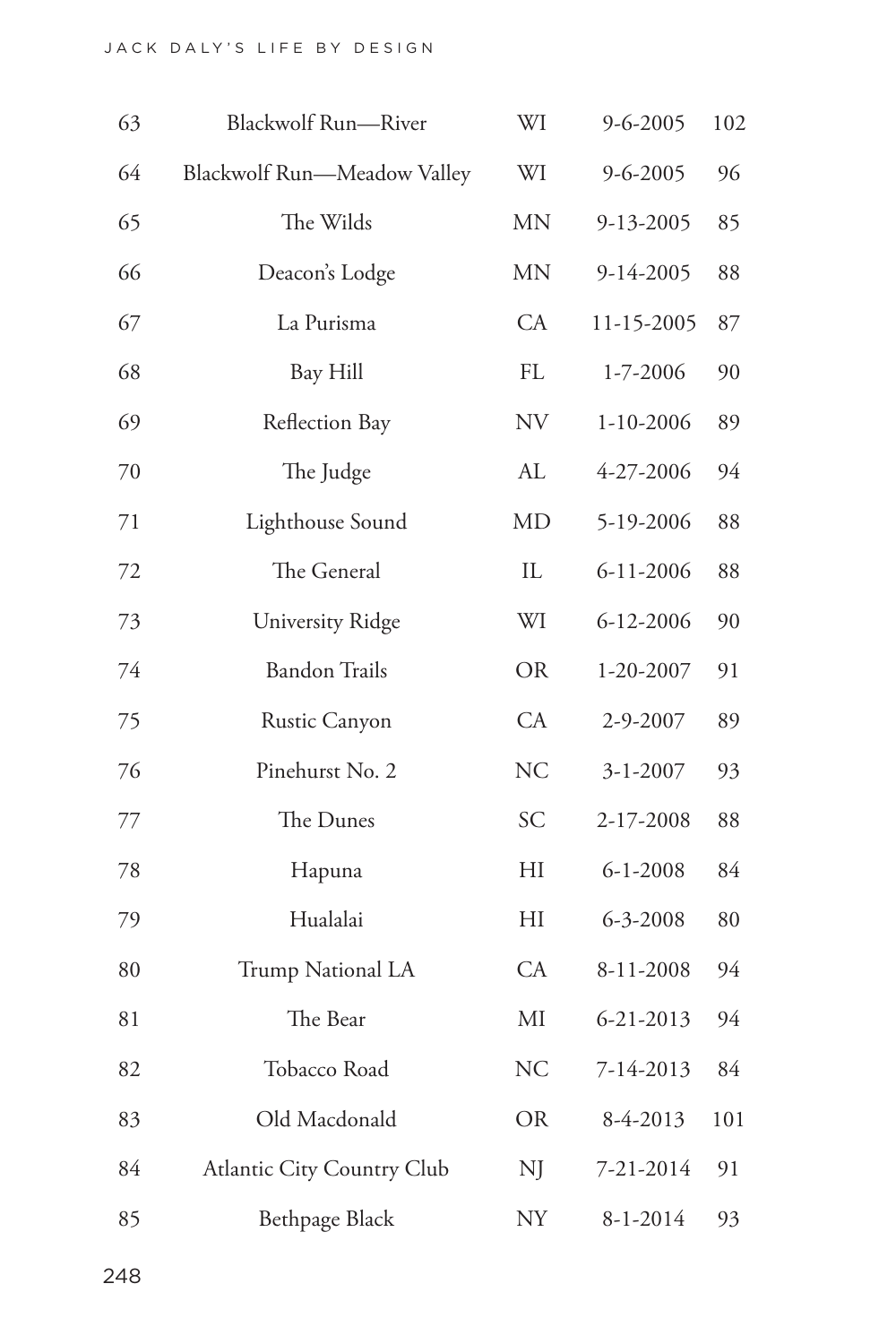| 86 | Trump National Doral      | FL        | 3-19-2015       | 97  |
|----|---------------------------|-----------|-----------------|-----|
| 87 | <b>Brickyard Crossing</b> | IN        | $4 - 6 - 2015$  | 96  |
| 88 | Streamsong Red            | FL        | 12-5-2015       | 90  |
| 89 | Streamsong Blue           | FL        | 12-6-2015       | 98  |
| 90 | Cascata                   | NV        | $1 - 16 - 2016$ | 98  |
| 91 | Prairie Club Dunes        | <b>NE</b> | 8-15-2016       | 93  |
| 92 | Prairie Club Pines        | <b>NE</b> | $8-16-2016$     | 101 |
| 93 | Wynn Golf Club            | NV        | 7-17-2017       | 90  |
| 94 | Spring Creek              | VA        | $4 - 5 - 2018$  | 88  |
| 95 | Pine Valley               | NJ        | $6 - 5 - 2018$  | 102 |

Here are a few of my favorite golf experiences, listed in the order in which played.

- 1. Ventana Canyon, Mountain Course: February 27, 2000. I was in Arizona for a speaking gig and snuck this in the day before my gig. Beautiful resort at the Lodge in Arizona, and the course was impeccably groomed and fairly designed. This was a great course to start the journey, and a score of eightyseven made it all the sweeter. My only complaint was being out there without friends to share the experience, but it was a solid reminder that this would be the case with several if I were to have a shot at completing one hundred.
- 2. The Links at Spanish Bay: July 9, 2000. A golf vacation weekend at one of the prized golf destinations, with great friends and spouses—doesn't get much better than that! While I had previously played all three of these world-class courses, in order to qualify for the Top 100 bucket list, they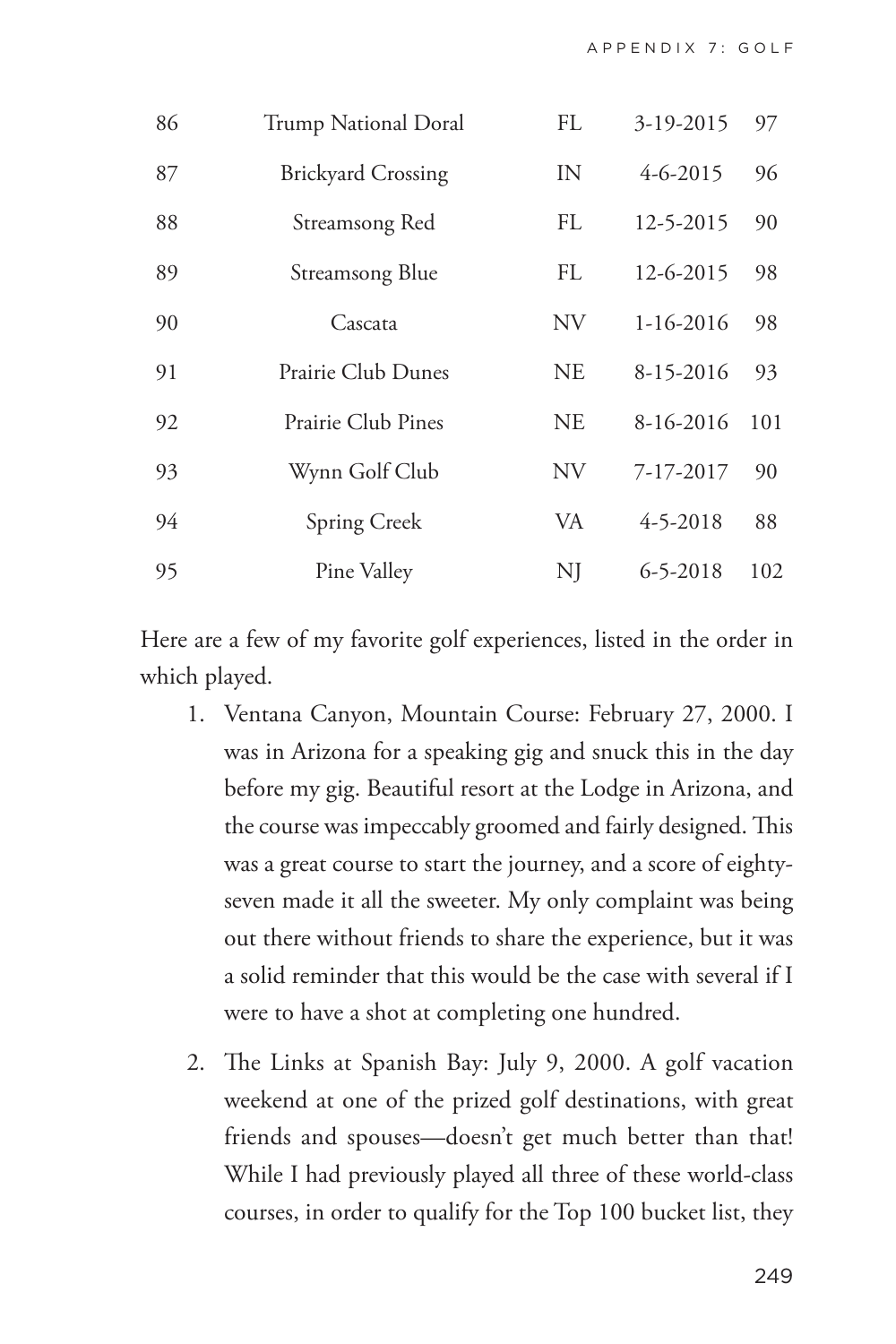had to be replayed beginning in the year 2000. Rick Iovine came out from the East Coast and joined in on the fun with Mark Moses and Pete MacDonald rounding out the foursome. Not only is the Monterey, California, area a mecca for golf, but it is packed with world-class culinary and art experiences. As such, our spouses joined us in those pursuits as we made our way around the links. Two rounds played this day, here in the morning and Pebble Beach in the afternoon. Course conditions and layout were superb, but the winds can play havoc with your ball flight. I fell victim to those winds, carding a fat ninety-nine. The highlight was Pete holing out a 170-yard shot for an eagle on number nine. A favorite here is making it back for the sunset bagpipe player, as we toasted all of us with great wine over the firepit adjacent to the course.

- 3. Pebble Beach: July 9, 2000. I fared better here, carding a ninety-five. While playing this tract is always special, in my opinion there are seven extraordinary golf holes here, while the other eleven are merely so-so. Those extraordinary holes of six, seven, eight, nine, ten, fourteen, and eighteen more than make up for the rest. Best advice I can ever give is to be sure to walk this beauty and take a caddie. This course deserves that special treatment. I've never made it through a round here without taking several photos!
- 4. Spyglass Hill: July 10, 2000. Same group of friends on this amazing tract. When I finished playing it, I went into the pro shop and had them custom embroider a hat that said, "This is where God lives." The course opens with a par five, with a long shot from the tee box. The first five holes work their way with ocean views; then the course heads back into a more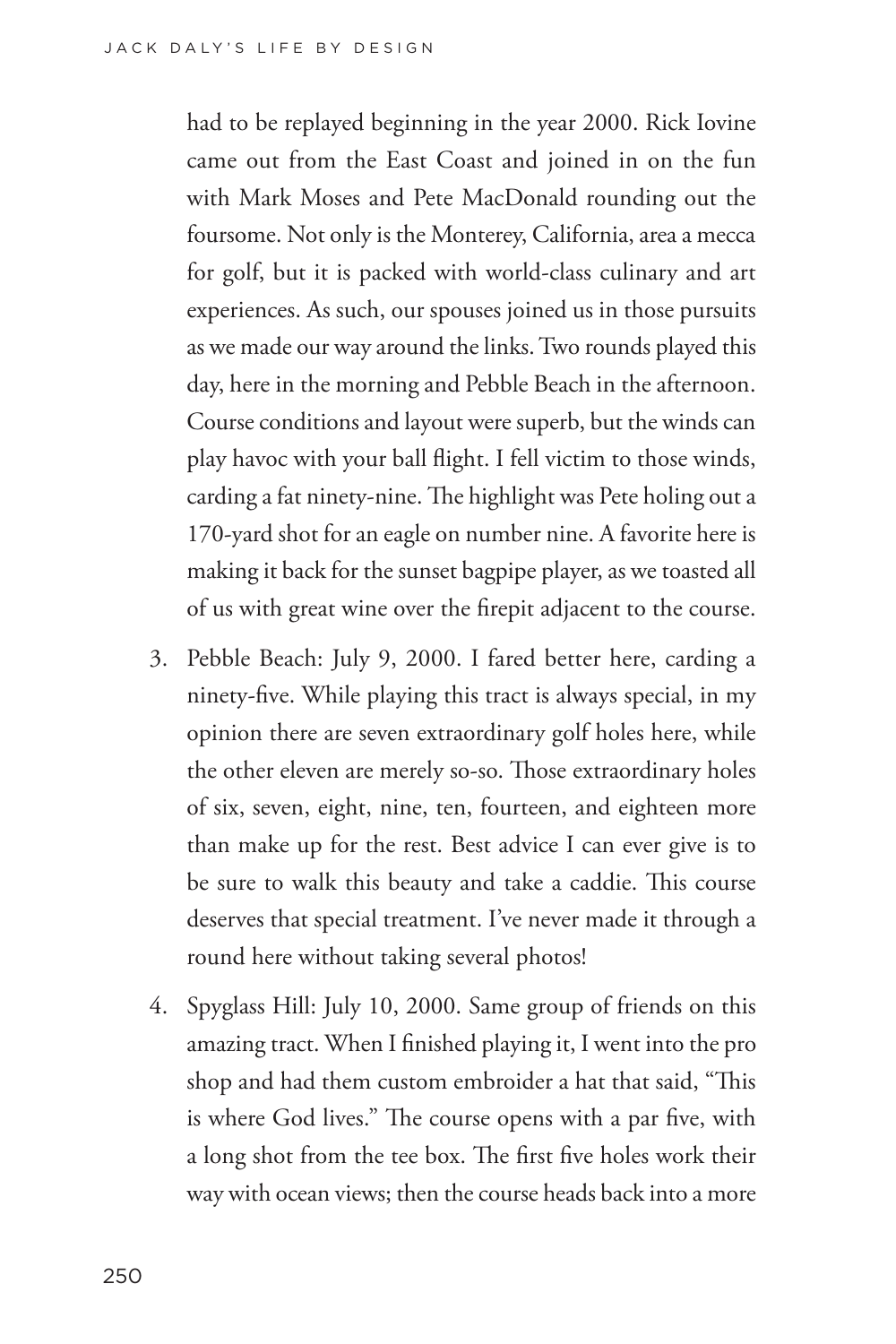"tree'd" experience. Another description might be *tight*. Of the three courses played this weekend with good friends, this was my favorite and continues to be through today. Bonus was my score of ninety-two.

- 5. Kapalua Plantation: September 12, 2000. I just now skipped several terrific courses, which was bound to happen when trying to highlight a few from a list of the Top 100. This is one of my all-time-favorite courses, always in impeccable condition and with unending views. While the course has real teeth in terms of difficulty, there is enough room with resort-style fairways to generally keep the ball on the short hairs. I was beyond thrilled with my eighty-four, including a front nine four over par! One of my favorites is to bring friends out for their first round here and see their facial expressions for holes seventeen and eighteen. Priceless.
- 6. The Prince Course: September 12, 2000. Justifiably rated as the number one course in the state of Hawaii. Be careful in picking the time of year because this side of Kauai can be rain soaked. This Robert Trent Jones–designed course will bring all the challenges a golfer could ever want and then some! While I had played this one prior to working on the Top 100 list, this time I was better prepared for the beast and happily recorded my ninety-one. Simply stated, not to be missed.
- 7. The Challenge at Manele: October 8, 2001. This is truly a beauty on the little island of Lanai off the coast of Maui in Hawaii. This Jack Nicklaus–designed course is a target-style desert links layout, while every hole provides an expansive view of the brilliant blue sea. Volcanic slopes, lava rock formations, and mesmerizing scenery all come into play. The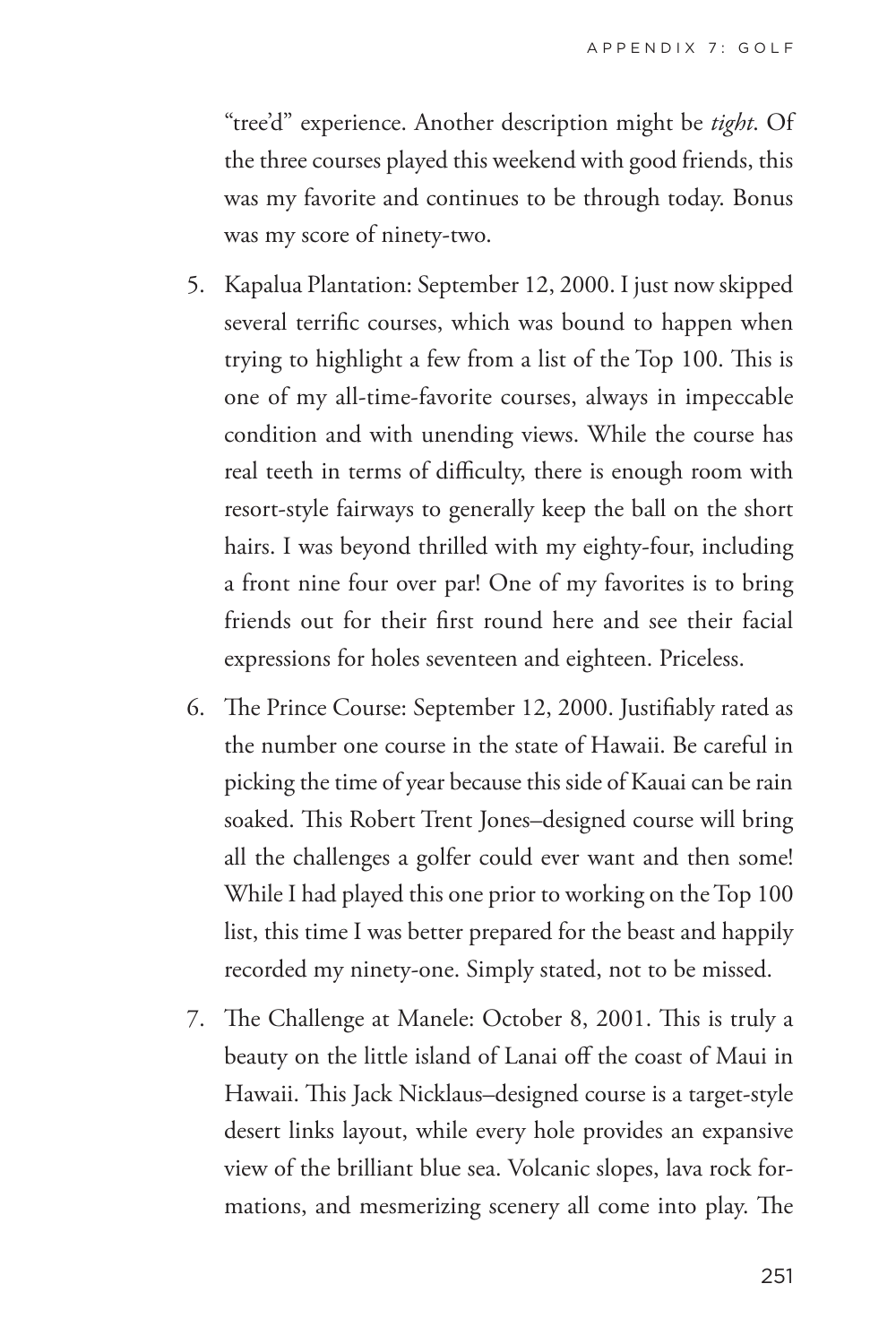front nine is a mere "warm-up" for what's to come on the back. While hole twelve is the signature hole and deservedly so, the seventeenth probably requires Hawaii's most demanding shot. I felt good with my eighty-eight and played several times during my stay at the resort. On subsequent trips to Maui, I always squeeze in a ferry ride over to Lanai to once again tee it up.

- 8. Koolau: October 12, 2001. For many golfers, this would not make the highlights section, but it for sure is a personal favorite of mine. At the time I played it (and have been back several more times since then), it was ranked as the hardest course in the United States. Back tee slope was 162, and the white tee box was even rated 132 over 6,406. Hole eighteen is rated as the hardest hole on the course, and the tee box has a sign stating, "You are about to play the hardest hole on the hardest course in the United States." However, playing those shorter tees will allow the golfer to skip many of the two hundred–plus carries over barrancas from the tees. This monster is carved out of a rainforest some fifteen miles outside of Honolulu, often referred to as *King Kong in a skirt*! The pro shop recommendation is to bring at a minimum the number of balls equivalent to your handicap/index. A successful day is any when you finish and do not lose all those. As such I was pretty happy with my eighty-eight, losing four balls for the day. Bring your camera and a buddy; it's like playing in Jurassic Park.
- 9. Bay Harbor Golf Club: July 12, 2002. Based in Boyne, Michigan, and home to several Top 100 courses, this twentyseven-hole beauty premiered on the list at number eight! I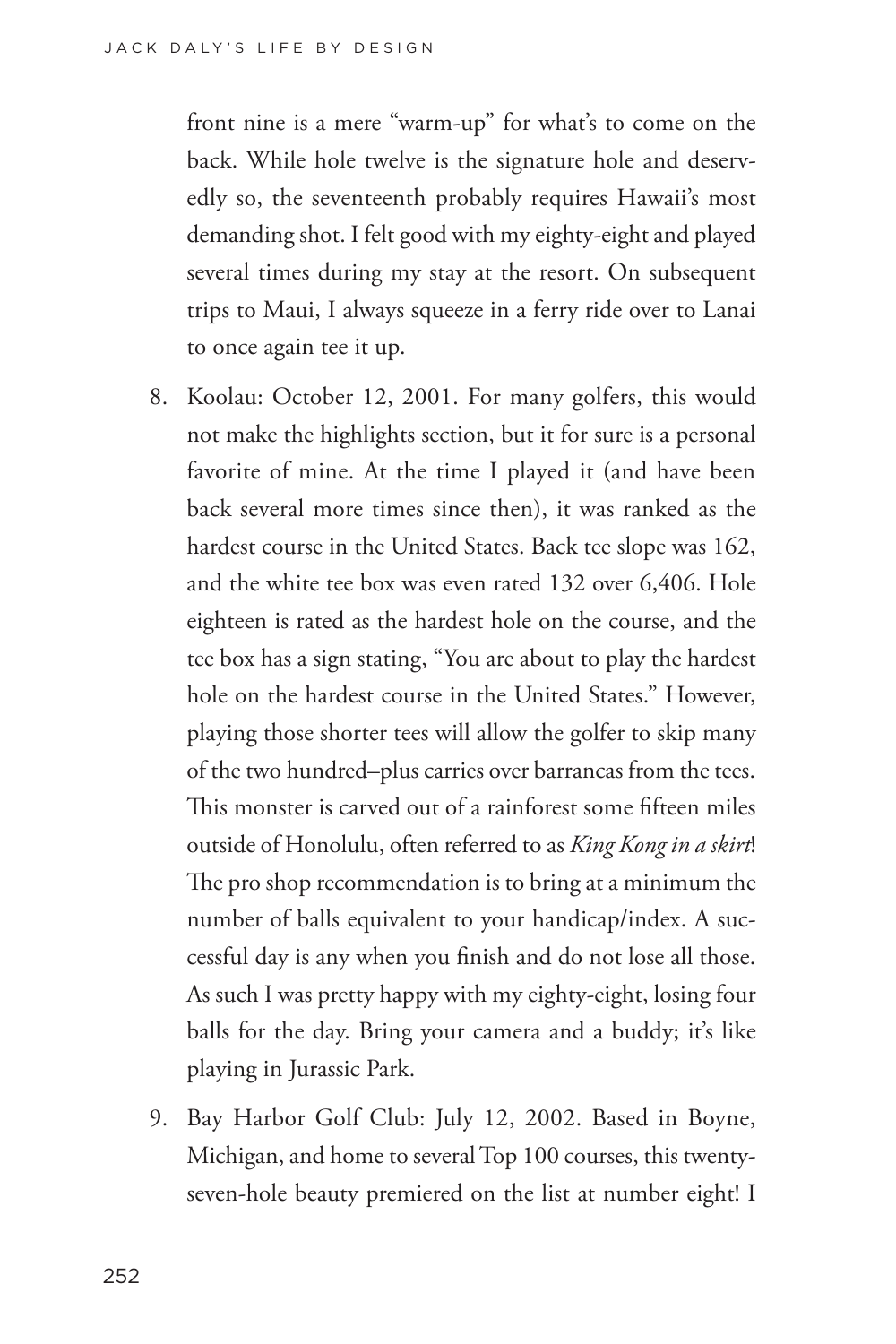was fortunate to play all three nines, and each are uniquely different from the others. The combo of the links and quarry nines are what brought the course to fame, but for sure don't overlook the preserve nine. The links is incredibly scenic, very reminiscent of Hawaii courses, while overlooking Little Traverse Bay. It is sometimes referred to as the "Pebble Beach of the Midwest." Once you have played it, you will have difficulty choosing which two nines for a replay. Happy with my eight-eight.

- 10. Pasatiempo: September 13, 2002. The only course on the Top 100 designed by the legendary Scottish designer Dr. Alister MacKenzie is an often-overlooked tract in Santa Cruz, just north of the Pebble Beach gang. If that name sounds familiar, think Cypress Point and Augusta National. Good friend Gerry Layo turned me on to this classic beauty, and we shared the round together on our way to "the Pebble Beach gang." In the year 2000 it was ranked number seventeen, and it's every bit of that!
- 11. PGA West TPC Stadium: February 24, 2003. Here is what the developers instructed architect Pete Dye: "Build us the hardest golf course in the world." This course more than any other is known for sending pros in the opposite direction and for good reason. Witness 250,000 gorse-like shrubs, eight lakes trimmed with rough-cut boulders, and deep and lengthy bunkers everywhere you look—just some of the distractions. Located near Palm Springs, my good friend and business partner Mark Moses joined me for a day in what we called the "house of pain." Bragging rights for me with a birdie on number two and a par on the legendary "Alcatraz" seventeenth.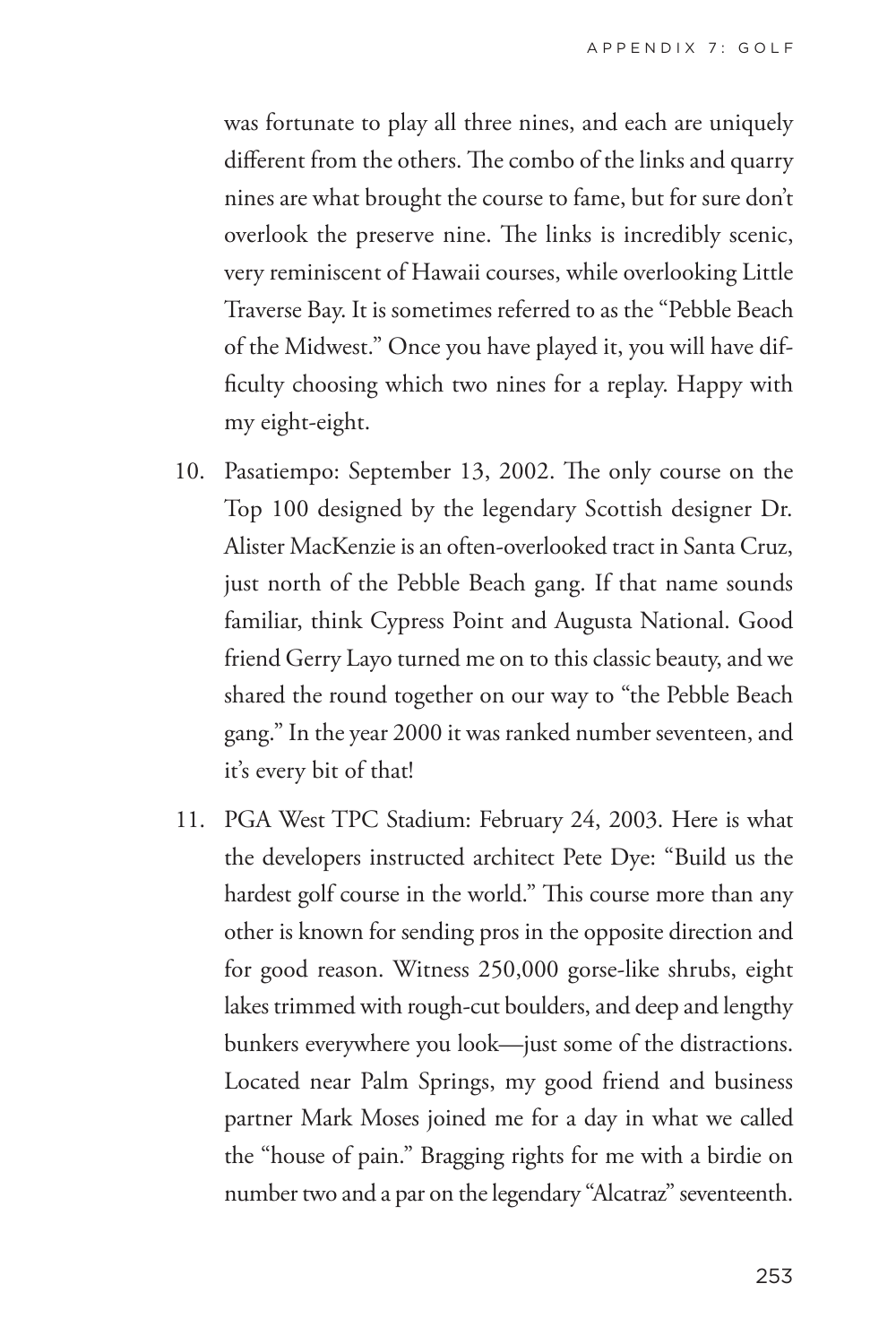- 12. Shadow Creek: April 28, 2003. Steve Wynn instructed legendary architect Pete Dye to build a "mature" golf course on a flat piece of desert just outside of Las Vegas. My partner Gerry Layo gifted me this experience, and what a gift, as at the time, a round of golf was a princely \$1,000. On opening day Pete Dye addressed an audience to declare the course was open for play. In his remarks he indicated that Steve Wynn gave him an unlimited budget to build the course, and "he exceeded the budget." This course is a miracle project of perfection, including the clubhouse and practice area. In fact, each foursome is provided its own private tee boxes separate from any other groups. The course was not listed in the year 2000, as the fee was categorized as too expensive to be included in a list of *playable*. That was amended in 2002, as it was listed number seven, and if cameras were allowed, I suspect as many photos would have been shot as my ninety-two strokes. Gerry, a seven-index golfer, carded an eighty-four. The scorecard just didn't seem to matter, as the experience alone was enough to raise your heartbeat. Oh, and the yardage book was a coffee table-like photobook of 125 pages!
- 13. Wolf Creek: April 27, 2003. Opened in the year 2000, it premiered on the Top 100 in 2002 in position number fortyeight. This unique tract located about an hour and a half outside of Vegas in Mesquite, Nevada, is a definite golfer must. I've flown to Vegas from Southern California when golfer friends are due to visit Vegas just to see their faces on arrival at Wolf Creek. Gerry Layo and I tackled this one the day prior to Shadow Creek, making for one memorable golfing visit. Stunning white bunkers seem to be everywhere,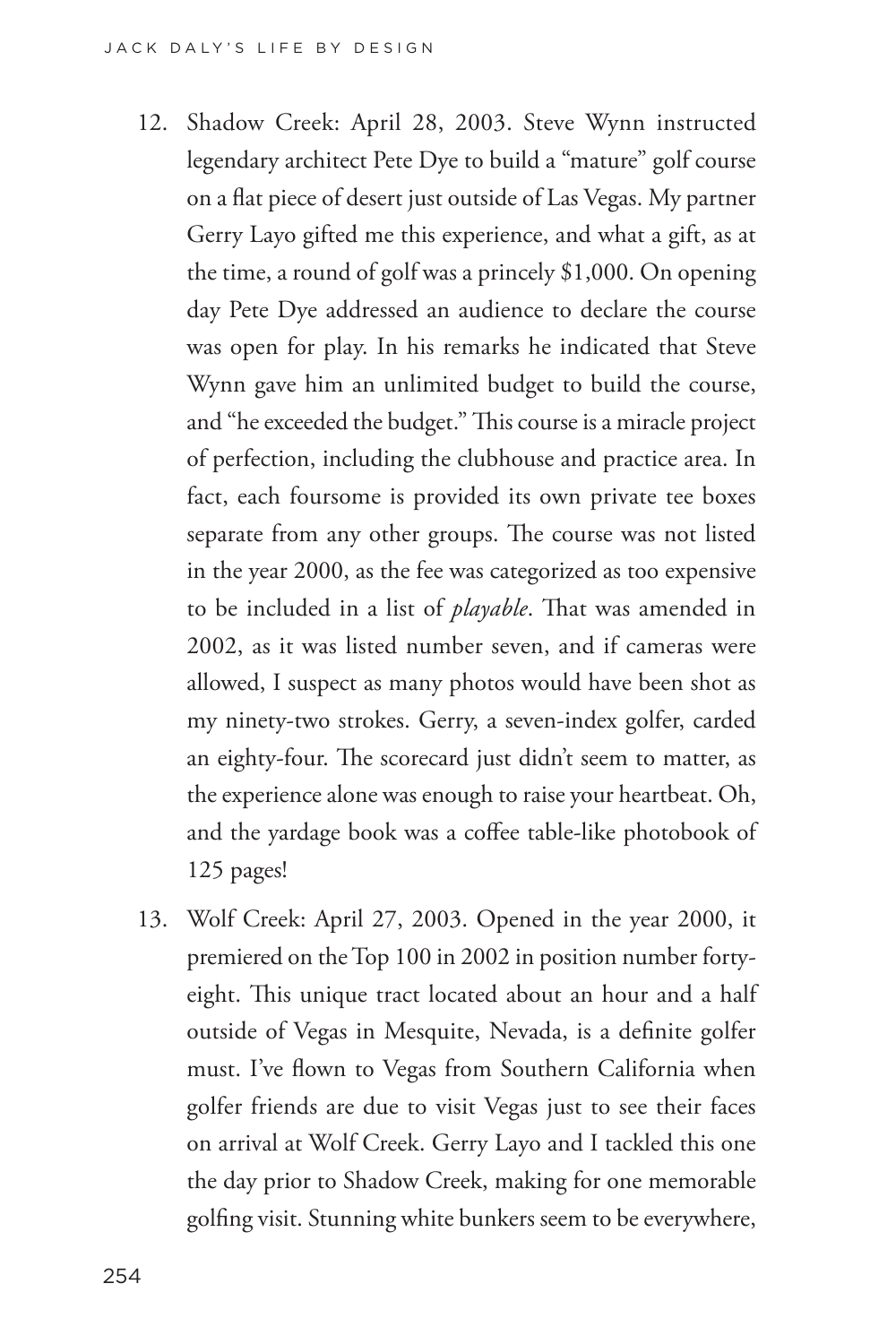and the pristine fairways demand target golf. No matter what tee box level you choose, be sure to climb to the "tips" on number two and try to even guess your target landing area. By far this was the most visually dramatic golf course I have ever played.

- 14. Pacific Dunes: May 17, 2003. Located in Bend, Oregon, this is my favorite golf destination. A collection of world-class golf, with additional courses being added regularly. Gerry Layo and I arrived to play in a two-man best ball tourney. We led the tourney from start until the last day, where we went on to fold and finish "out of the money." Built in 2001, and in 2002 premiering on the Top 100 list in the number two spot, this was my favorite course in the world until 2018. The resort courses are pure links courses, walking only with literally hundreds of caddies to choose from. For me, Pacific Dunes is the ultimate golf experience sitting on the coast of Oregon. Winds that will haunt you well beyond the round, shore pines to sixty-foot sand dunes, and gorse seemingly everywhere, this is the proverbial man-versus-nature experience. Other than hole sixteen, I'd put any of the others up against most any golf holes out there. Consider this a must visit, including the practice area, which includes a one-acre putting green!
- 15. Bandon Dunes: May 18, 2003. Sister course to Pacific Dunes and ranked number nine in 2002, this is, as proclaimed, "golf as it was meant to be," with the spirit of Scotland's ancient links, with ocean views on nearly every hole. Many would argue this tract outdoes Pacific Dunes, and it would be hard to argue otherwise. *Golfweek* said it best: "Picture a cross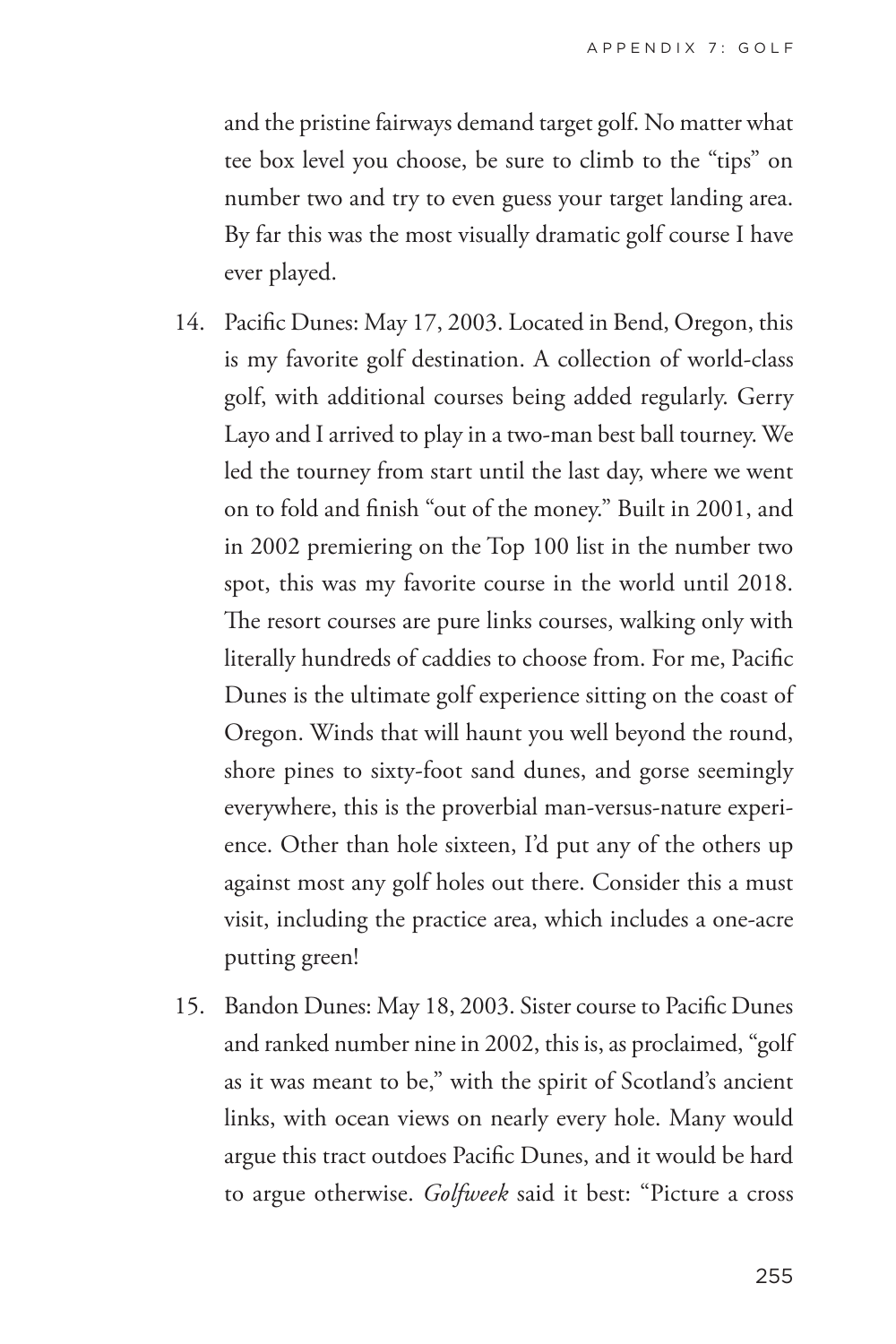between Pebble Beach and Carnoustie—with a pinch of Pine Valley for good measure—and you have Bandon Dunes."

- 16. Coeur D'Alene: May 29, 2004. I played this beauty twice on Memorial Day weekend and squeezed in running a marathon in between in my quest for a marathon in all fifty states. Both days my front nine cards were in the thirties, only to blow up on the back, shooting eighty-three and eighty-five. You can certainly find tougher tracks but none more beautiful and impeccably maintained. Sure, other courses have their signature hole but none as unique and famous as number fourteen, par three, sporting the world's first and only moveable floating green! The green is repositioned daily and can be 100 yards one day and 175 the next. A boat ride from mainland to the green is the only way to get there, and special gifts are in store for pars, birdies, and aces. Not to be missed.
- 17. Bulle Rock: July 11, 2004. The second of two Top 100 courses played in one day in the state of Maryland. The overwhelming consensus of our foursome was this was one of the toughest courses we had ever played. Longtime friend Bruce Nosse, fellow entrepreneur friend Jim Kenefick, and brotherin-law Craig Nicholls posted scores of 101, 97, 103, and 96 to lend evidence to the statement. It is ranked by many as the number one must-play course in the state of Maryland; come prepared with "game." It was ranked number twenty-five on the 2002 list. We all left with great memories despite the high scores. My memory was best of all, as on the thirty-sixth hole of the day, I holed a sixty-foot putt for all the money!
- 18. Pine Hill: August 27, 2004. Ranked number thirty-one on the 2002 Top 100 list, this beast of a tract is located just two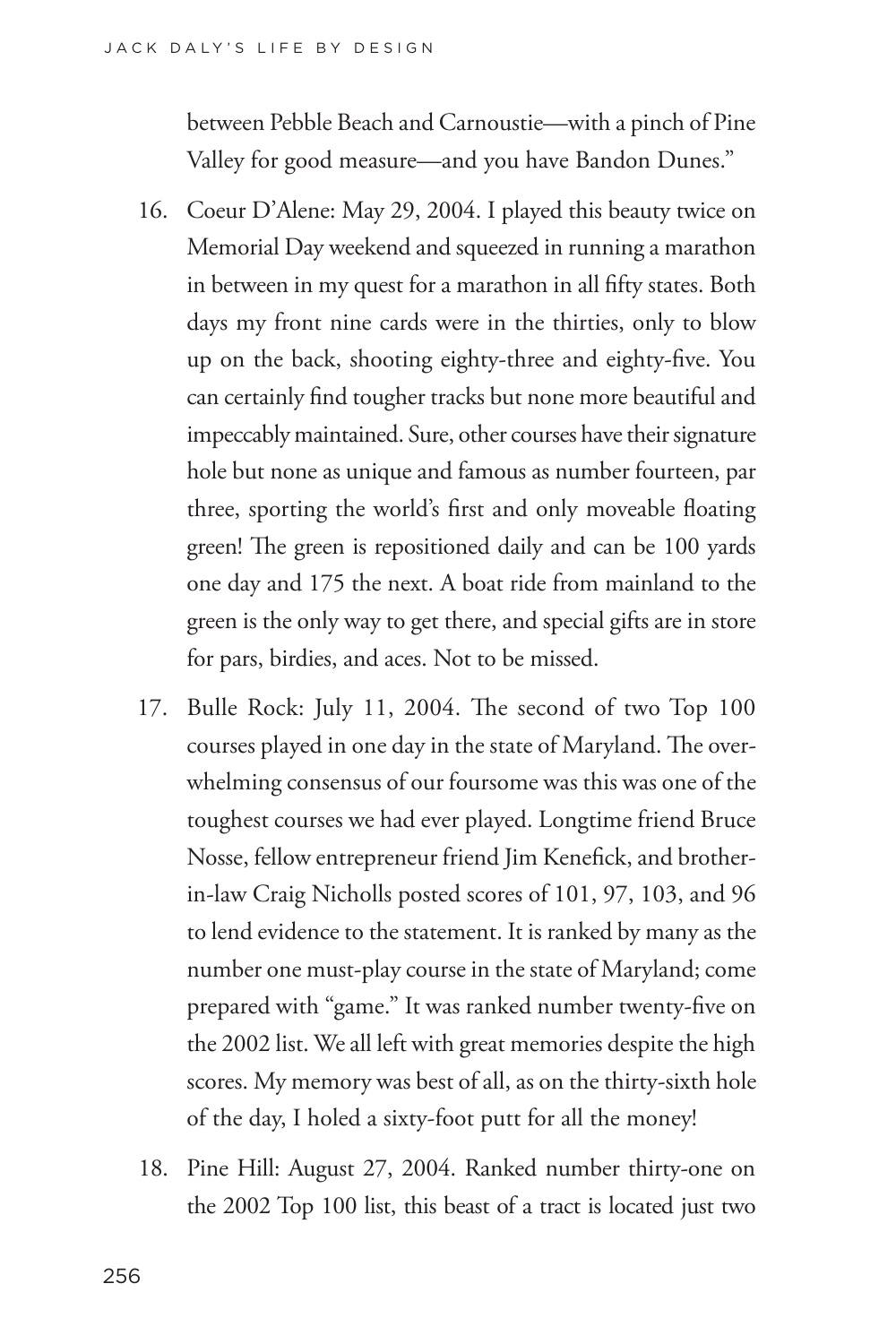miles from the world-legendary Pine Valley Golf Club. Named often as the most challenging course in New Jersey, it brought memories of my visit to Bulle Rock. The course was built atop a former ski slope, so flat lies are rare, and the thick woods and sharp drop-offs serve up plenty of opportunities for penalty shots to accumulate. Lifelong best friend Rick Iovine joined me for a fun day, Rick carding an eighty-seven and me a ninety-two.

- 19. We-Ko-Pa: January 7, 2005. I flew to Phoenix, Arizona, to knock down two Top 100s, followed by running my seventh state marathon in my quest of fifty states. Bonnie joined me for the weekend, which began on a bad foot with the airlines losing my golf clubs for a day. The club set me up with new shoes and a rental set, whereupon I fell in love with the Cleveland Launcher and added it to my permanent set. Club matched me up with two pros from Canada, and Bonnie joined in for a ride along. Ranked number thirty-eight on the 2004 list, it deserved its ranking. Great layout, no houses on the course, and gorgeous views. Playing alongside the pros sure helped my game—eighty-four for the day!
- 20. Edgewood Tahoe: June 24, 2005. My birthday treat to business partner Gerry Layo at one of my most favorite spots in the world—Lake Tahoe, Nevada. Ranked number sixty-nine on the year 2000 Top 100, the tree-lined fairways backdropped by snow-frosted mountains stretching along a bluer-than-blue alpine lake make for a feast for the eyes. This Fazio-designed beauty is impeccably manicured, and the closing holes alone are worth the price of admission. Only fitting on his birthday, Gerry took home a prized shirt from the gift shop, his eighty-one beating my eighty-six handily.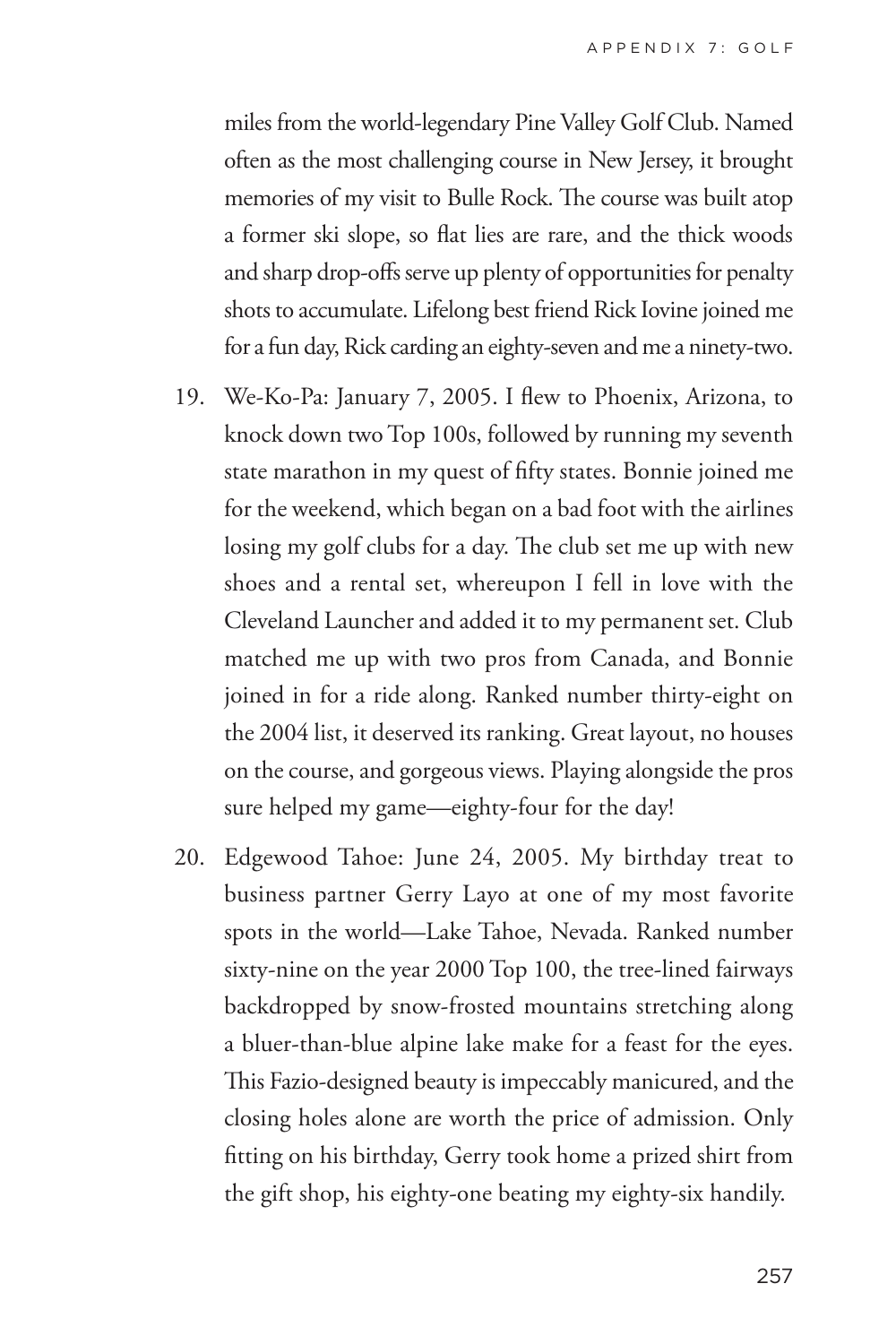- 21. Whistling Straits: September 5, 2005. Ranked number eight on the 2002 Top 100 list, this course is an architectural wonder in Kohler, Wisconsin. Two foursomes of friends over two days, packing in this beauty along with three other Top 100s, made for a fun-filled weekend. Included in the group were both Rick Iovine and Gerry Layo, who have joined me on several of my Top 100 excursions. My only complaint for this outing was my arrival with my back out, resulting in too many poor shots and big scores. Next to the Bandon and Pebble resorts, this is my go-to golf resort. For those who have enjoyed Ballybunion in Ireland, Whistling Straits comes with a similar feeling. Outsized mounds and bunkers, this is a picturesque tract on the shores of Lake Michigan. With open, rugged, and windswept terrain, Pete Dye created a true masterpiece here.
- 22. Blackwolf Run—River: September 6, 2005. Ranked number three on the 2000 Top 100 list, the River tract requires the golfer to be skilled with every club in the bag. It is noted as the most intimidating course in the Midwest, and I could make the case that such a designation could cover a much larger area than that! Giant grassy mounds, vast waste bunkers, kettle-like pot bunkers, split-level fairways, and perched greens defended by huge swales make for all the challenge one could ever ask for. Regardless of the tee boxes played, plan to leave your egos at home. A genuine treat to share with great friends.
- 23. Bandon Trails: January 20, 2007. The third of the Bandon courses opened in 2005 and regularly ranked in the top twenty. Starts and finishes with massive sand dunes and, in between,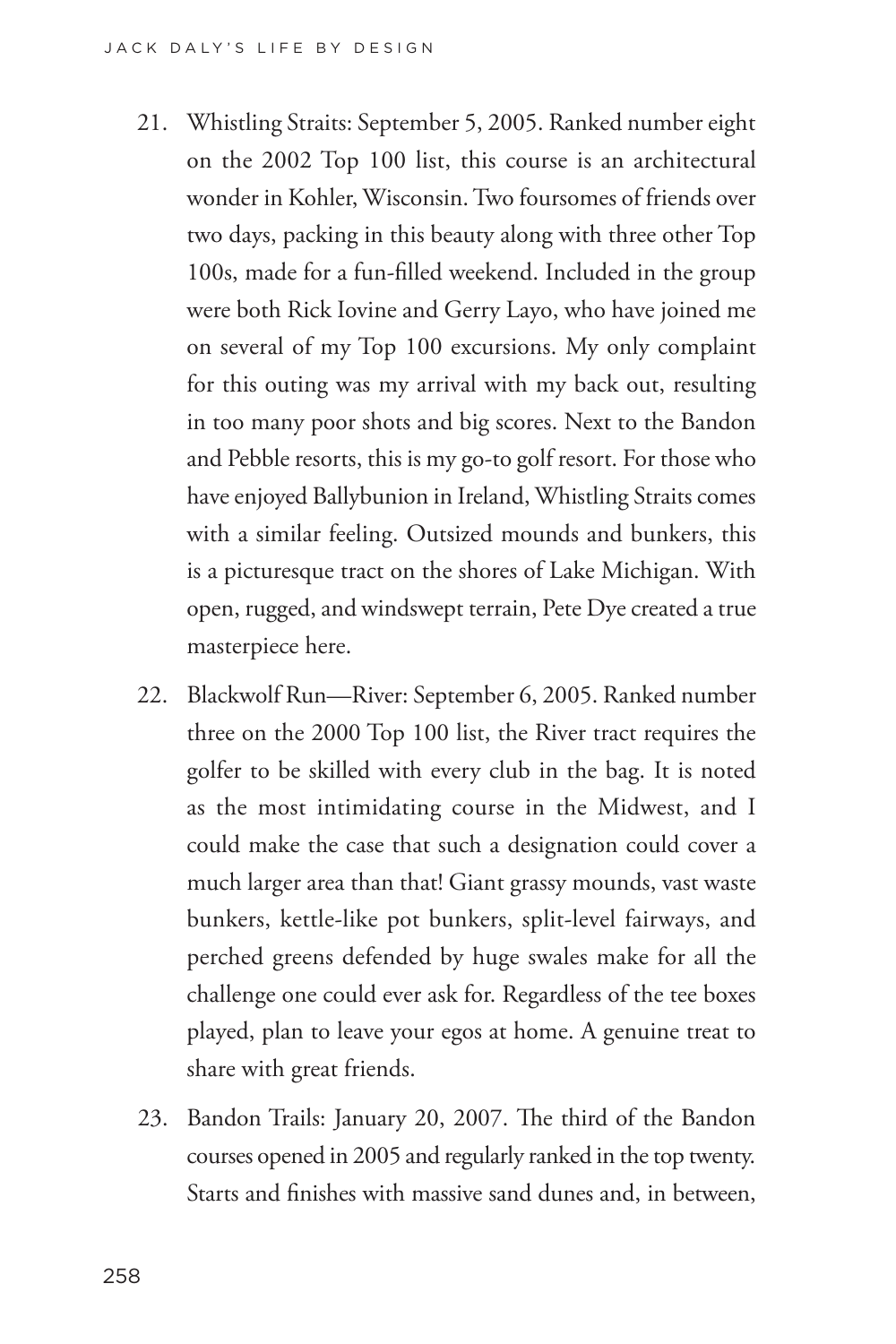weaves through gorgeous meadows and coastal forests. This tract is quite different than the previous two Bandon courses, and I've heard from many this is their favorite, but I prefer the others. Regardless, it's a great playing experience.

- 24. Hualalai: June 3, 2008. Racing the Honu 70.3 Ironman brought me to the Big Island, and I was first tee off as a single on this Four Seasons beauty. Generous bright-green fairways, matched against black lava and nestled along a bright-blue Pacific Ocean, sure made for a visual feast. Manicured conditions. My eighty that morning sure made for a great experience.
- 25. Trump National LA: August 11, 2008. Best friend Rick Iovine and former business partner Brett Dillenberg joined me on this one. Known to be one of the most expensive golf courses ever built at more than \$250 million, this Pete Dye–designed beauty is just that! Amazing playing conditions, brilliant white sands, and magnificent ocean views are all part of the experience here. Accuracy is advised, as balls hit off the fairways are most often lost, and penalties mount up quickly. Witness Rick and me at ninety-four and Brett at ninety-six. Regardless, a real *wow* experience.
- 26. Tobacco Road: July 14, 2013. Built out of the sand hills of North Carolina, here you will find plenty of sandy waste areas. Nonetheless, plenty of safe green fairways set up the player for an enjoyable round. Many will take issue with this assessment; however, I found this course more visually enjoyable than legendary Pinehurst No. 2. Carded an eightyfour that day, adding to my enjoyment.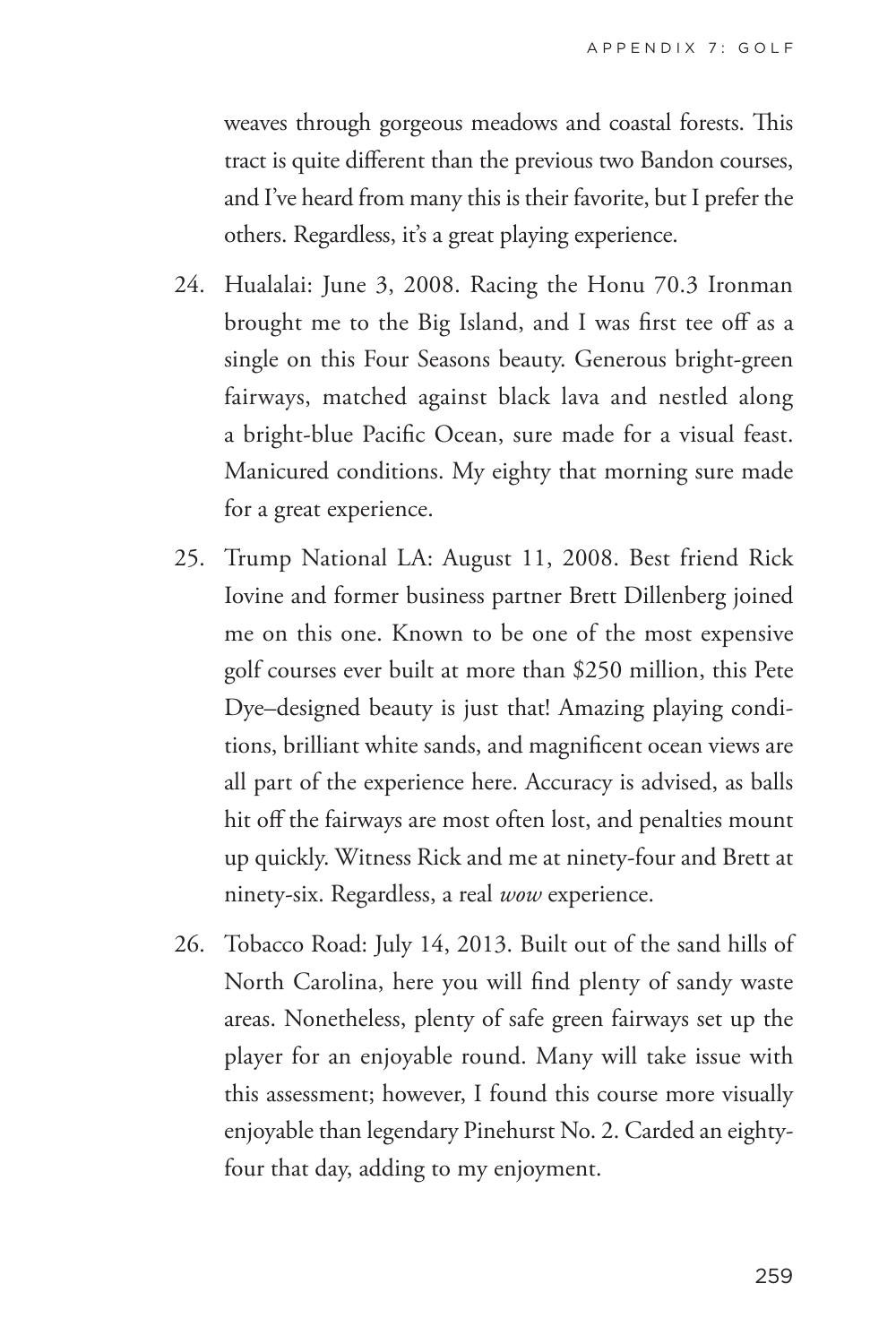- 27. Bethpage Black: August 1, 2014. A sign printed in big red letters is posted behind the first tee: "Warning: The Black Course is an extremely difficult golf course, which is recommended only for highly skilled golfers." This public tract opened in 1936 and has undergone several restorations. Host to several PGA tourneys, this is truly a monster. Tee times often require sleeping out at 4:00 a.m. in hopes of getting on this beast. I was fortunate to have a local friend, Matt Weiss, grab us a tee time without the hassle. (Thank you, Matt!) While our foursome was absent of any good golfers, the scores for the day spoke loudly: 134, 131, 102, and 93. While the numerous bunkers and tight fairways make for tough conditions, playing this classic is a must.
- 28. Streamsong Red & Blue: December 5–6, 2015. I played the Red as a solo and was joined the next day on the Blue with friend and client Riad Nizam. Located in Florida, about sixty miles out of Tampa, the word to describe these is *unexpected*. Florida courses are generally flat, but at Streamsong you quickly learn that is not the case. Tom Doak, Bill Coore, and Ben Crenshaw have brought that "Bandon Dunes feel" to Florida. Both regularly ranked in the top twenty, these Scottish links call out to be walked for the ideal experience. Undulating fairways, huge bunkers, towering sand dunes, and gnarly greenside pot bunkers are all present. All add up to a fun and challenging experience.
- 29. Cascata: January 16, 2016. I teamed up with Riad's brother Jamil for this world-class experience just outside of Las Vegas. Carved out of Red Mountain, this is truly target golf. A beautiful conditioned tract inclusive of a natural waterfall and streams throughout, this is a must play when visiting Vegas.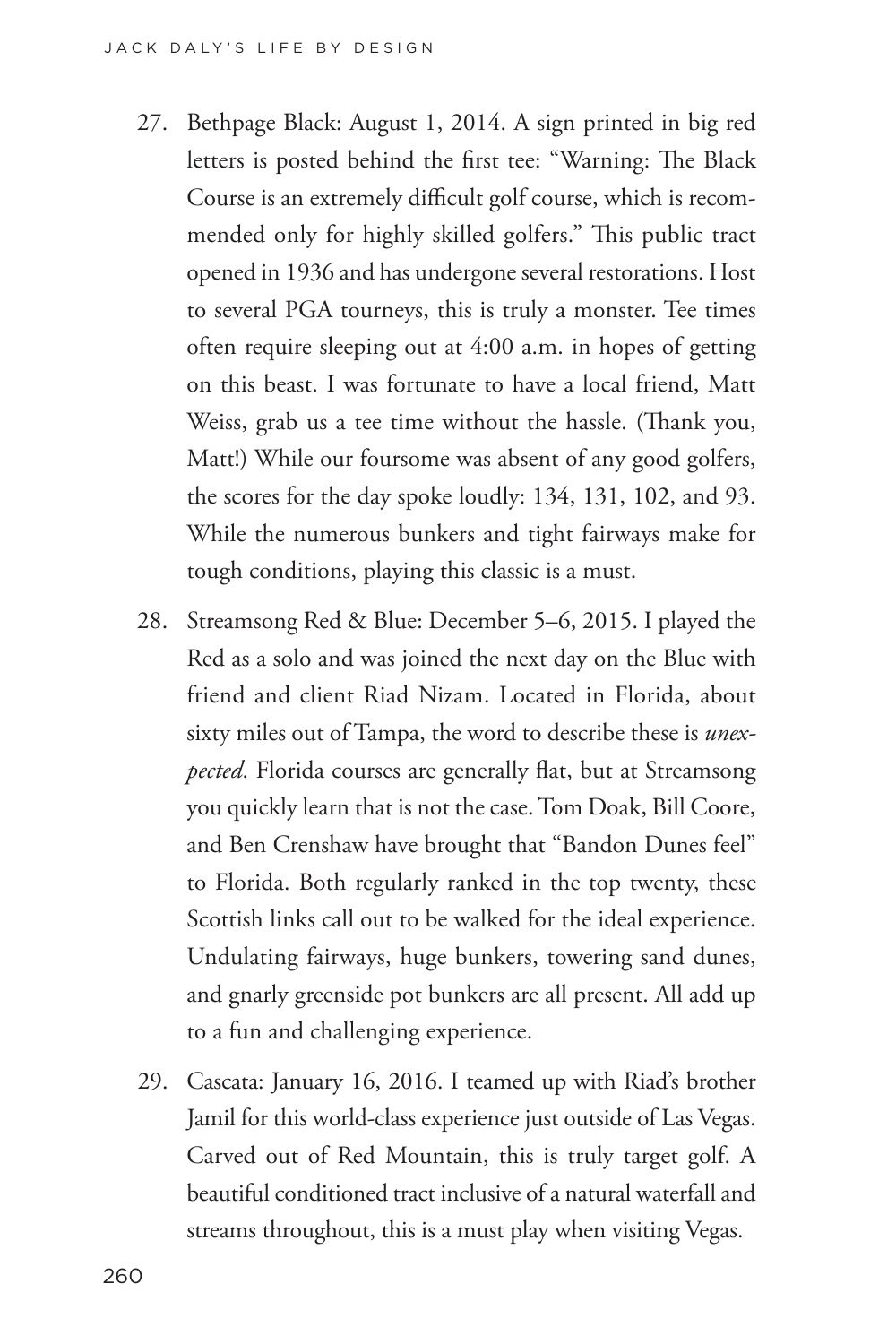30. Pine Valley: June 5, 2018. Okay, so this amazing course is not actually on the Playable Top 100 Golf Courses in the United States, and I've played several private courses ranked in their own Top 100 and not included in my 100. But when you play the number one ranked course in the world, I feel you have to include it. (I get to make the rules; after all, it's life by design!) A CEO coach client, Tom Londres, found the way to get my best friend Rick and me out there for a truly magical experience. (Thanks, Tom!) He teamed us up with a business partner of his, Glenn Marvin, along with a member of the club. Open for play in 1919, the design can only be described as *scintillating*. Each hole is unique to itself, and rarely can you see another hole from the one you are playing. Located just outside of my birthplace, Philadelphia, in the sandy pine barrens, this tract is truly demanding. (If you ever get the opportunity, check out the drone video of hole-byhole intro, as it will truly help with your survival on the day of play.) Relentless bunkers abound, waste bunkers seem to be everywhere, and not a rake is to be found on the course. Pine Valley requires a high degree of mental toughness—all the while you walk in a seeming sense of tranquility, yet *brutal* is a more apt description of the course. Throughout the day it seems as if each shot requires a controlled carry over sand and water. Rick carded a 98, and I posted a 102, and we both felt we played well that day! The club house is intentionally understated, and I suspect every visitor picks up their fair share of memory logo wear. We sure did!

In a cursory review of the list at the beginning of this appendix, you can see that by the year 2008, I had knocked down eighty of